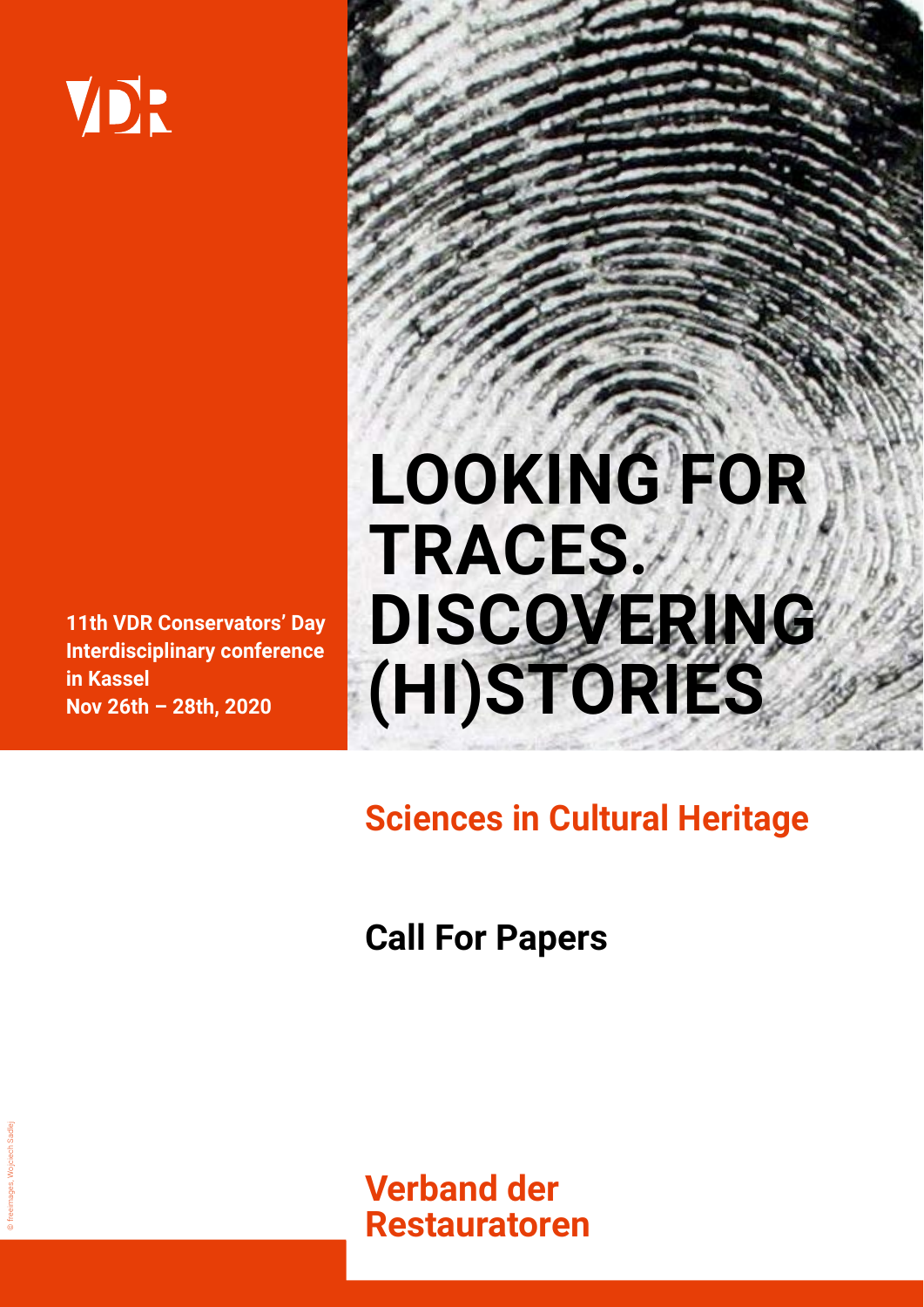

**11th VDR Conservators' Day Interdisciplinary conference in Kassel Nov 26th – 28th, 2020**

#### **Call for Papers**

## **The 11th VDR Conservators' Day takes place from November 26th – 28th, 2020 in Kassel.**

The conference "Looking for TRACES. Discovering (HI)STORIES -**Sciences in Cultural Heritage" addresses the complex changes to which cultural heritage from all centuries is intentionally or unintentionally subject.** 

**The aim of the conference is to promote an interdisciplinary exchange amongst conservators with different specialties and colleagues from associated disciplines such as art history, natural sciences, prehistoric archaeology, cultural anthropology, astronomy, and architectural history.**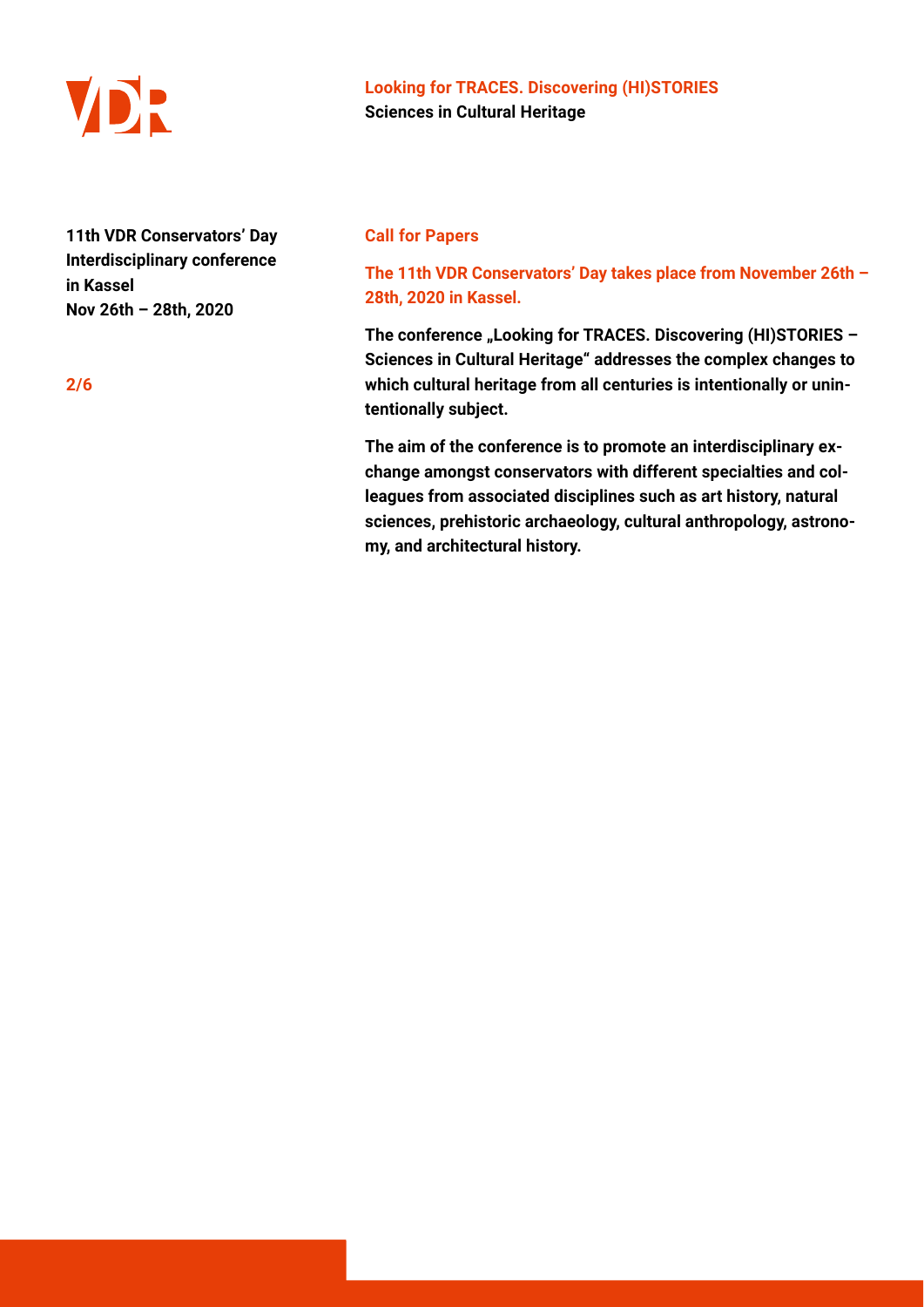

**11th VDR Conservators' Day Interdisciplinary conference in Kassel Nov 26th – 28th, 2020**

**Change and modifications to works of art and cultural heritage often tell exciting stories and derive from a variety of sources. Changes can be dependent on social and political circumstances, subject to fashion, a result of a change of the owner's taste, or can be made by the original artist. However, the appearance of an artifact may also have changed significantly due to aging; in some instances, color or shape are completely transformed. The reuse of objects can also lead to dramatic changes. In some cases, the continual transformation of an object is intentional. These changes are the fingerprints of history – extant traces of the past – and should remain part of the artwork's biography. The aim of the conference is to tell these exciting stories of evidence, traces, and processes discovered because of change. Nothing remains the same!**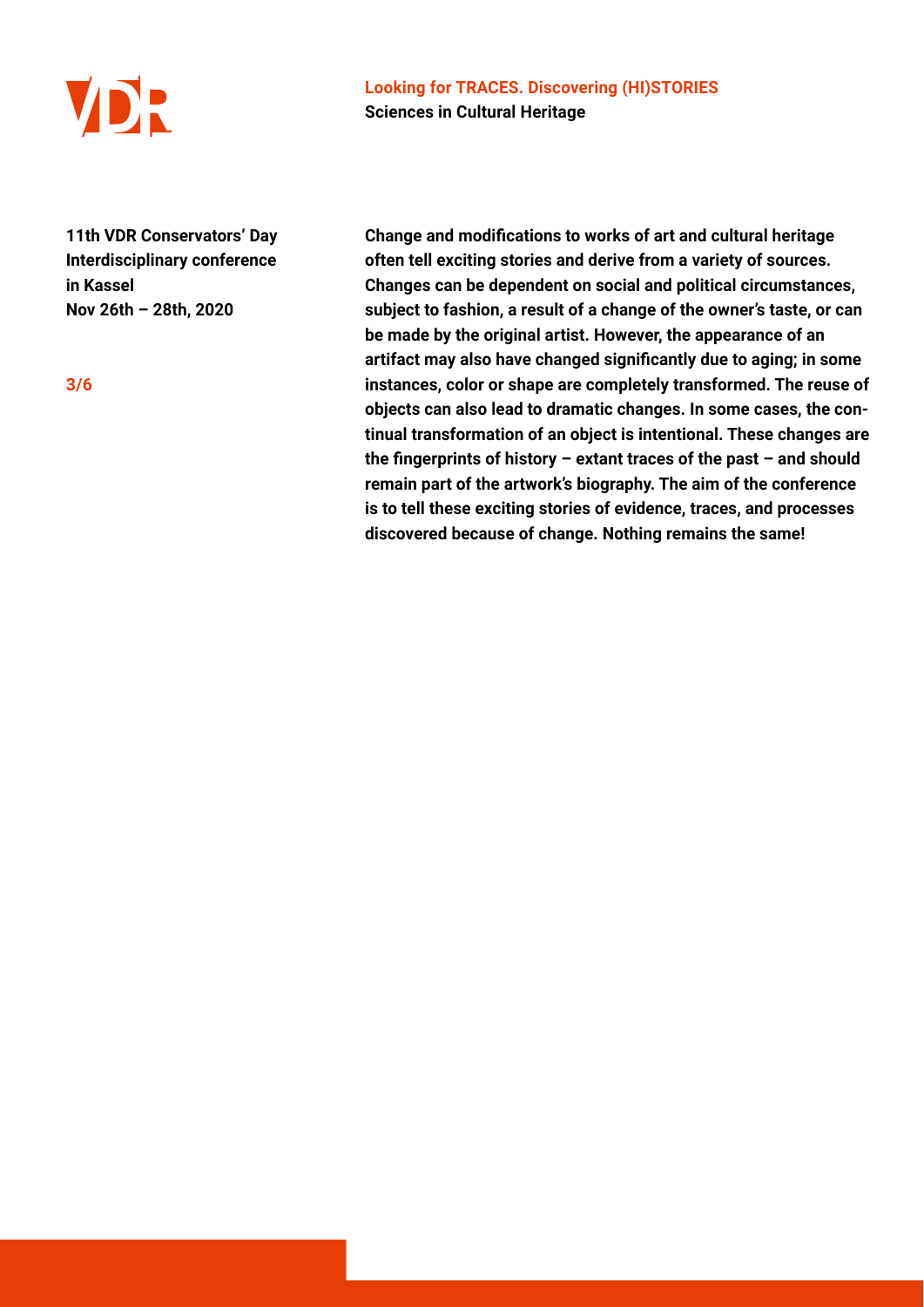

**11th VDR Conservators' Day Interdisciplinary conference in Kassel Nov 26th – 28th, 2020**

**To illustrate this topic, conservation case studies, art historical research, and analytical projects of all conservation disciplines can be proposed.** 

#### **Relevant questions include:**

**What changes are there and how did they happen?** 

**Which methods can be employed to record and document these changes?** 

**Which treatment options are available to address (i.e. remove or maintain) the changes and which decision-making processes are used to choose a treatment?** 

**How are the objects' transformational processes conveyed to the intended audience?** 

**Additionally, present-day perspective is interesting: Are past reasons for altering an object still valid today?** 

**Can historic alterations be equated with the current concept of recycling or upcycling?**

**Two days of varied and concurrently run panel sessions are planned.**

**In addition to contributions from the conservation and restoration fields, colleagues from all associated disciplines such as art history, natural sciences, prehistoric archaeology, cultural anthropology, astronomy, and architectural history are invited to participate in the conference.** 

**It is our goal to sharpen our senses together in order to recognize the traces that tell us something about us and our ancestors, and how cultural heritage was and is handled.** 

**4/6**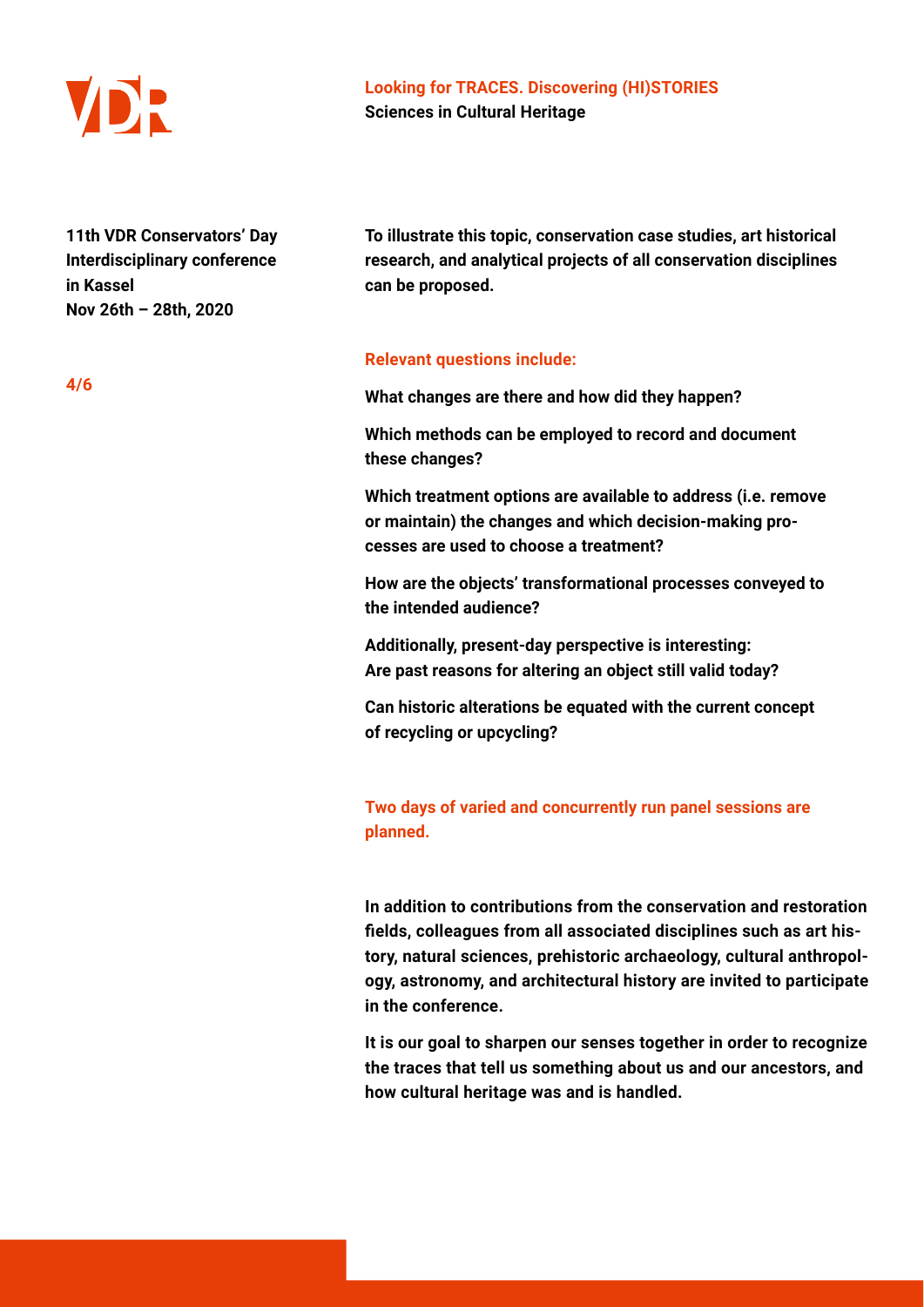

**11th VDR Conservators' Day Interdisciplinary conference in Kassel Nov 26th – 28th, 2020**

**The conference languages are German and English; no simultaneous translation. Two lecture days will be complemented by evening events and the VDR's 17th General Assembly. The festive evening events will make it easier to get to know one another and engage in more casual interdisciplinary dialogue. The Museumslandschaft Hessen Kassel provides an appealing ambience with its centrally located historic venues.** 

**A hotel stay for one night and partial travel expenses will be covered for one speaker per presentation. The conference fee will be waived for the main speaker and one additional speaker of a co-authored presentation.** 

#### **Guidelines for your contribution**

**The abstract should be no longer than 3,000 characters (including spaces) and can be submitted in German or English. The talk should not exceed 20 minutes. Please send us a relevant image of your proposed presentation in TIFF, PNG or JPEG format (300 dpi) and brief information about yourself (name, contact details/address, professional position).** 

**Please don't hesitate to contact the organization team with any questions.**